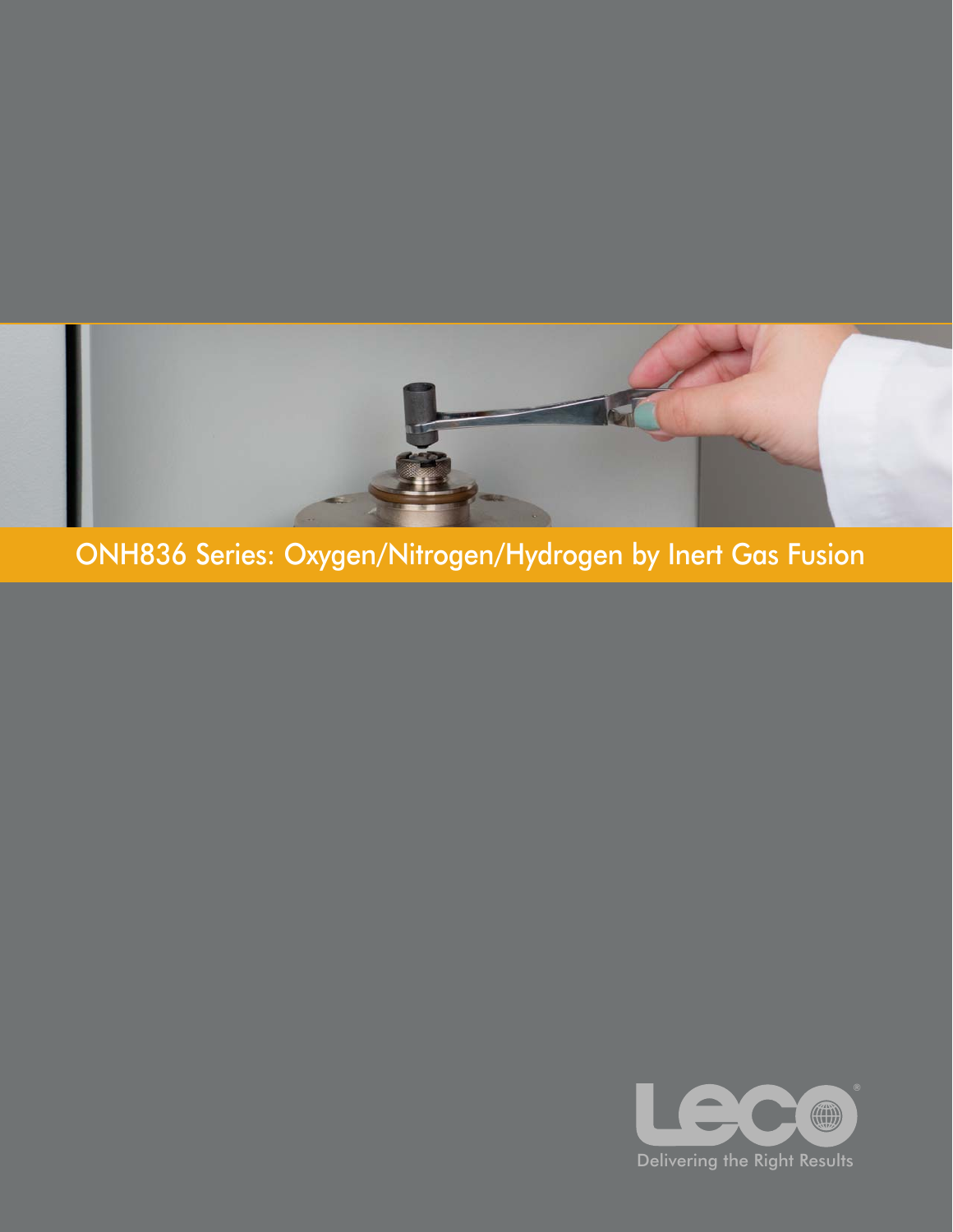# ONH836 Series: Oxygen/Nitrogen/Hydrogen by Inert Gas Fusion

The ONH836 Oxygen/Nitrogen/Hydrogen family of Elemental Analyzers is designed for the simultaneous wide-range measurement of oxygen, nitrogen, and hydrogen content of inorganic materials, ferrous and nonferrous alloys, and refractory materials using the inert gas fusion technique.

These instruments feature our Cornerstone<sup>®</sup> brand software, designed specifically for touch-screen operation. Developed by combining long-term research with customer feedback, this easy-to-use software gives you complete access to instrument control, analysis settings, diagnostics, reporting, and more—without sacrificing valuable bench space.



end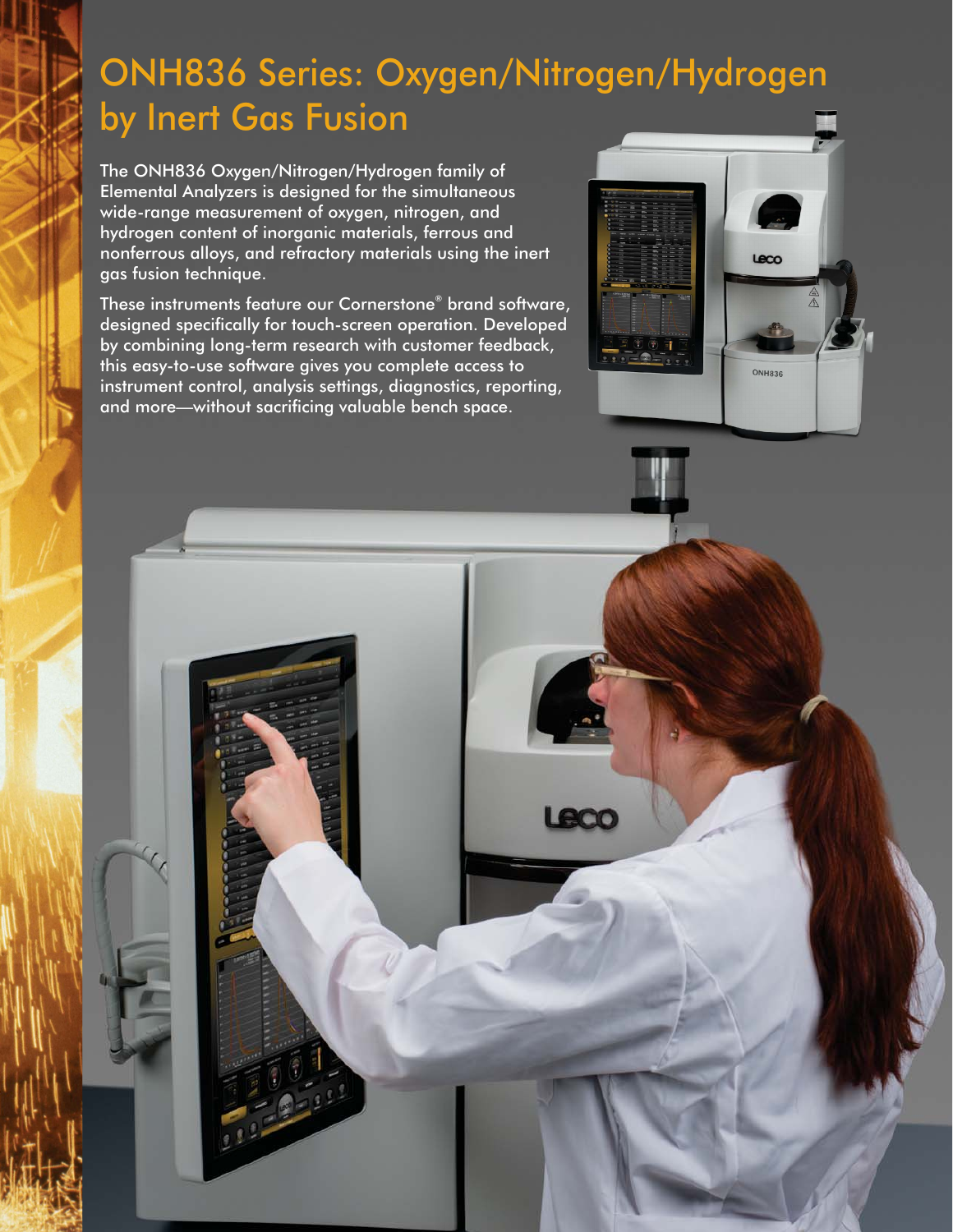### **User-Friendly Cornerstone Brand Software**

LECO's exclusive Cornerstone brand software with touch interface enables the user to have complete access to analysis control, method settings, diagnostics, reporting, and more in a highly organized and immersive environment. Designed through a collaboration of customer feedback and innovative engineering, Cornerstone allows the user to conduct all of their day-to-day operations within a single analysis screen designed for speed and ease of use. Our innovative grouping of sample data into sets and replicates simplifies the data output and automatically calculates relevant statistics, alleviating the need for additional data processing.

|                  |                        | <b>IECO® Cornerstone® ONH836</b>            |                                           |                                          | Administrator                   |                                             |                            | 7/13/2015                      | 11:05 AM 3                                              | 缅    |
|------------------|------------------------|---------------------------------------------|-------------------------------------------|------------------------------------------|---------------------------------|---------------------------------------------|----------------------------|--------------------------------|---------------------------------------------------------|------|
| ⊚                | ூ                      | 記<br>≣                                      |                                           | 户                                        | 65                              | $\circledR$                                 |                            | 联合                             |                                                         | ×    |
| IEECT            | <b>MATT</b>            | SELECT ALL                                  | <b>BUVAC</b>                              | CAUBRATE<br>DIDET                        | RECALC                          | INCLUDE<br>EXCLUDE                          | DELETE                     | OUTPUT                         |                                                         | MORE |
| a                |                        |                                             |                                           |                                          |                                 |                                             |                            |                                |                                                         |      |
|                  |                        | 132<br>$\mathbf{R}$                         | 762-741 (0672)                            | 40.8ppm H                                | 3/2/2015<br>1.10.53 PM          | 0.1650%<br>Drygen Average                   | 0.01124%<br><b>Nizoger</b> | 38.23 ppm<br>lijdingen Average |                                                         |      |
|                  |                        | Q                                           | 501-657.0567-1                            | 0.097% O                                 | 3/2/2015<br>1:17:04 PM          | 0.09658.%                                   | 0.01492%                   | 51.11 ppm                      |                                                         |      |
|                  |                        | œ<br>18                                     | 154811                                    | 501-657 0572                             | 3/2/2015<br>3.00.29 PM          | 0.1003%                                     | 0.01395%                   | 58.80 ppm                      |                                                         |      |
|                  |                        | $\overline{\mathbf{11}}$<br>г,              | 501-657 0567-1                            | 0.097% O                                 | 3/2/2015<br>4:37:24 PM          | 0.09720%                                    | 0.01406 %                  | 52.50 ppm                      |                                                         |      |
|                  |                        | Ŧ                                           |                                           | Commerci                                 | Collins                         | 3/2/2015<br>3:46:39 PM                      |                            |                                |                                                         |      |
|                  |                        |                                             | 0.1131 g                                  | Commerci                                 | Administrator                   | 3/2/2015                                    | 0.09347.%                  | 0.01451%                       | 56.11 ppm                                               |      |
|                  |                        | $\overline{2}$                              | 0.1130a                                   | <b>Connecc</b>                           | Administrator<br>Operato        | 3:50:47 PM                                  | 0.09624%                   | 0.01412%                       | 54.13 ppm                                               |      |
|                  |                        | $\overline{\mathbf{3}}$<br><b>Joger Mat</b> | 0.1136q<br>Ologen Kange                   | Disgre Adulted Area Disg                 | Administrator                   | 3/2/2015<br>3:54:37 PM<br>ALCOHOL: AUST     | 0.09453.%                  | 0.01456%                       | <b>50.90 ppm</b><br><b>Car King Area</b>                |      |
|                  |                        | 0.000107 q                                  | <b>Oxygen Low</b>                         | Low 0.00015                              | Low 107.81401<br>Low 2180.24598 | 0.000154                                    | 108                        | 2180                           |                                                         |      |
|                  |                        |                                             | <b>Circum High A</b><br>0.000123          | <b>Cluygen High Past</b><br>1709<br>88.9 | rt High Ray Are                 | 0.0000169 g                                 | 0.0000176                  | 0.00198                        | n Pealt Haupt<br>0.193                                  |      |
|                  |                        | Hydrogen Mac<br>0.00000579 g                | 0.00000696                                | Modecepies Reals Mainly<br>1.73<br>62.5  | tor Raw Anua                    | O÷<br>y=1.4308070.                          | $y=1.1787329$              | y=1.0406776                    | y=1.2014354.                                            |      |
|                  |                        | $\overline{4}$                              | 0.1146 g                                  | Comment                                  | Operat<br>Administrator         | 3/2/2015<br>4.03.07 PM                      | 0.09712%                   | 0.01399%                       | 47.98 ppm                                               |      |
|                  |                        | 5                                           | Sample Ma                                 | Commercial                               | Ope                             | 3/2/2015<br>4:08:46 PM                      |                            |                                | Hydrou                                                  |      |
|                  |                        | 6                                           | 0.1143g<br><b>Comple May</b>              | Commerci                                 | Administrator<br>Opr            | 3/2/2015<br>4:12:44 PM                      | 0.09933%                   | 0.01266.%                      | 52.73 ppm                                               |      |
|                  |                        |                                             | 0.1172g                                   |                                          | Administrator                   |                                             | 0.09559 %                  | 0.01380%                       | 51.53 ppm                                               |      |
|                  |                        | $\overline{7}$                              | 0.1120a<br>ncia Ma                        | Commerc                                  | Administrator<br>Opera          | 3/2/2015<br>4:16:46 PM                      | 0.09885%                   | 0.01440%                       | 49.92 ppm                                               |      |
|                  |                        | $\mathbf{a}$                                | 0.1102q                                   | Comure                                   | Administrator                   | 3/2/2015<br>4:20:57 PM                      | 0.1008 <sup>o</sup>        | 0.01452.56                     | 53.74 ppm                                               |      |
|                  |                        | 9                                           | Lampia Mas<br>0.1172g                     |                                          | Operatt<br>Administrator        | 3/2/2015<br>4:25:39 PM                      | $0.1002$ %                 | 0.01266%                       | Hydroge<br>51.27 ppm                                    |      |
|                  |                        | 10                                          | ample Mar<br>0.1159 g                     | Comments                                 | Closiners<br>Administrator      | 3/2/2015<br>4/30:22 PM                      | 0.09707%                   | 0.01447%                       | Hultoge<br>54.98 ppm                                    |      |
|                  |                        | 11                                          | ghi Mac<br>0.1115g                        |                                          | Opacz<br>Administrator          | 3/2/2015<br>4.37.24 PM                      | 0.09609%                   | 0.01450%                       | 54.12 ppm                                               |      |
|                  |                        | 园<br>$-2$                                   | 501-320 (0598-1)                          | 0.190% O                                 | 3/2/2015<br>4:49:16 PM          | 0.1870%                                     | 0.03533%                   | 16.99 ppm                      |                                                         |      |
|                  |                        |                                             |                                           |                                          |                                 |                                             |                            |                                |                                                         |      |
| <b>LOGIN</b>     |                        |                                             |                                           | $+17.$<br><b>BLANK</b>                   | + ™<br>÷<br><b>STANDARD</b>     | 3T<br>$+$ $\heartsuit$<br>DRIFT<br>SAMPLE   | $+$ $\Box$<br>GAS DOSE     |                                |                                                         |      |
|                  |                        |                                             |                                           |                                          |                                 |                                             |                            |                                |                                                         |      |
|                  |                        |                                             | $0.09720 \pm 0.002340$                    |                                          | $0.01406 \pm 0.0007052$         |                                             |                            |                                | $52.50 \pm 2.405$                                       |      |
| $110 -$          |                        |                                             | Doygen ± 1d (%)<br>n = 11, RSD(%) = 2.407 | wwwere                                   |                                 | Nitrogen ± 1o (%)<br>n = 11, RSD(%) = 5.014 | $2.0 -$                    |                                | $19ydrogen \pm 1\sigma (ppm)\\ n = 11, RSD(96) = 4.580$ |      |
| $100 -$          |                        |                                             |                                           | 0.0022                                   |                                 |                                             | $1.8 -$                    | ٨                              |                                                         |      |
| $90 +$           |                        |                                             |                                           | $0.0020$ $\cdot$<br>$0.0018 -$           | R                               |                                             | $1.6 -$                    |                                |                                                         |      |
| $80 -$           |                        |                                             |                                           | $0.0016$ *                               |                                 |                                             | $14 -$                     |                                |                                                         |      |
| $70 -$<br>$60 +$ |                        |                                             |                                           | $0.0014$ *                               |                                 |                                             | $12 -$                     |                                |                                                         |      |
| $50 -$           |                        |                                             |                                           | $0.0012 -$<br>$0.0010 -$                 |                                 |                                             | $1.0 -$                    |                                |                                                         |      |
| 40 +             |                        |                                             |                                           | $0.0008 -$                               |                                 |                                             | $0.8 -$                    |                                |                                                         |      |
| 30 -             |                        |                                             |                                           | $0.0006$ *                               |                                 |                                             | $0.6 *$<br>$0.4 -$         |                                |                                                         |      |
| $20 -$<br>$10 -$ |                        |                                             |                                           | $0.0004$ *<br>$0.0002 -$                 |                                 |                                             | $0.2 -$                    |                                |                                                         |      |
| $0 -$            |                        |                                             |                                           | $0.0000 -$                               |                                 |                                             | $0.0 -$                    |                                |                                                         |      |
|                  |                        |                                             | $0$ 5 10 15 20 25 30 35 40 45             | $\theta$                                 | 10<br>20 30 40 50 60 70         |                                             | $\bullet$                  | $10\,$<br>20<br>30             | 40<br>50<br>60                                          |      |
|                  | <b>FURNACE CURRENT</b> |                                             | COOLANT TEMPERATURE                       | <b>INCOMING PRESSURE</b>                 |                                 | DEC PRESSURE                                |                            | MASS FLOW                      | <b>FURNACE POWER</b>                                    |      |
|                  |                        | e.                                          |                                           | WW                                       |                                 | WID                                         |                            |                                |                                                         | ú.   |
|                  |                        | c                                           | 29.0<br><u> anggulillill</u>              | <b>PH</b><br>$rac{1}{22.6}$              |                                 | mmHg<br>$\frac{156}{156}$                   | 454                        |                                | с                                                       |      |
|                  |                        |                                             |                                           |                                          |                                 |                                             |                            |                                |                                                         |      |
|                  | <b>ANALYSIS</b>        |                                             |                                           | <b>DIAGNOSTICS</b>                       |                                 |                                             | <b>SETTINGS</b>            |                                | <b>INSTRUMENT</b>                                       |      |
|                  |                        |                                             |                                           |                                          | ecc                             |                                             |                            |                                |                                                         |      |
|                  |                        |                                             |                                           | GUIDE                                    | Analyze                         | <b>HELP</b>                                 |                            |                                |                                                         |      |
| <b>LEAKCHECK</b> |                        |                                             | ACUM                                      |                                          | <b>Ready To Analyze</b>         |                                             |                            | ELECTRODE                      | CLEAN                                                   |      |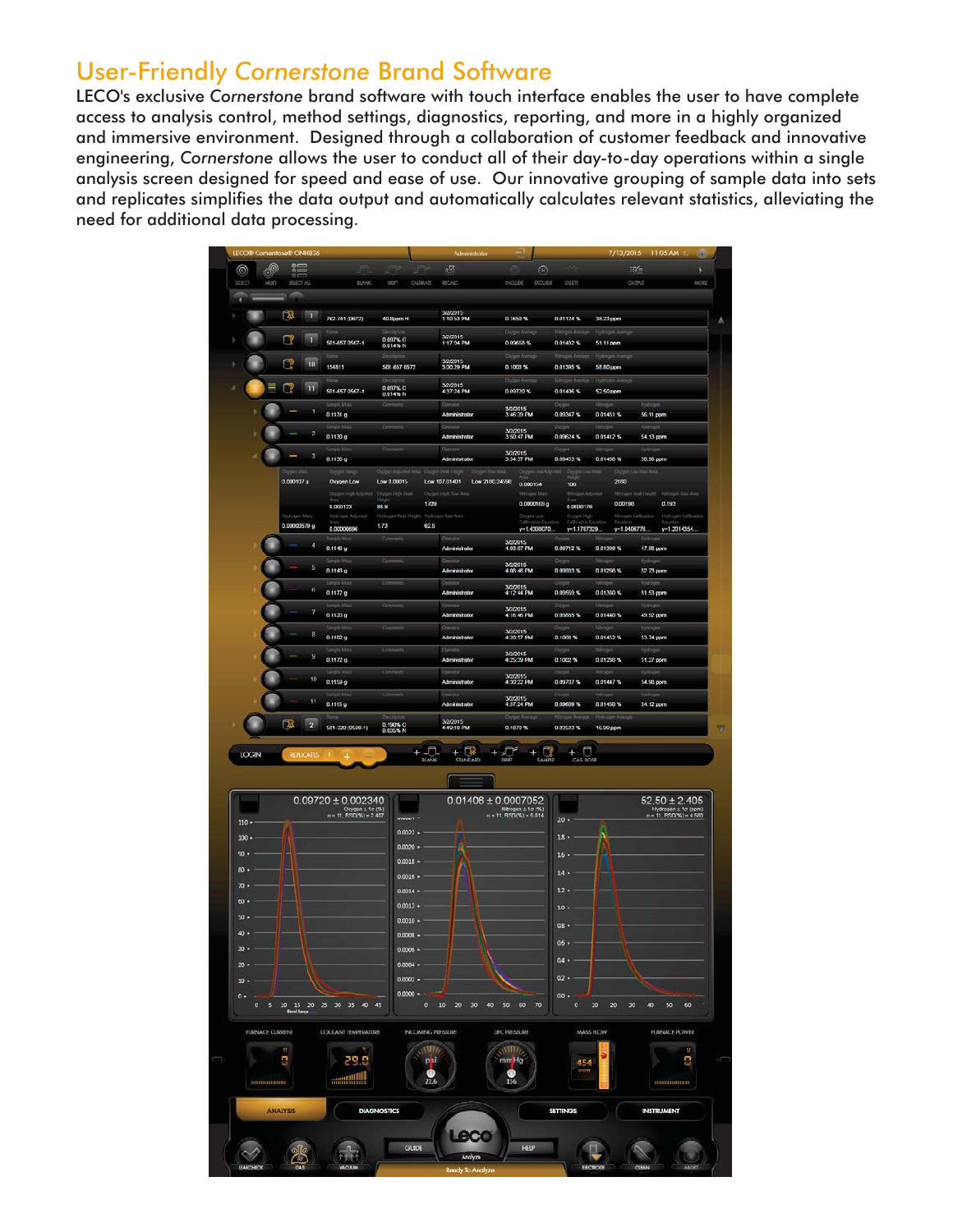### Software Features & Benefits

*Cornerstone* brand software is divided into four main sections—Analysis, Diagnostics, Settings, and Instrument—for simplified navigation and organization. Toolbars, sliders, and drop-down menus make it easy to set parameters for calibration and data processing. The software also includes real-time ambient monitors, with fully animated system diagrams. Advanced diagnostic features include a thorough digital on-board manual, maintenance animations, photo illustrations, and screen captures that quickly provide the direction needed without having to refer to multiple manuals. Cornerstone also supports extended data archiving and flexible reporting capabilities.

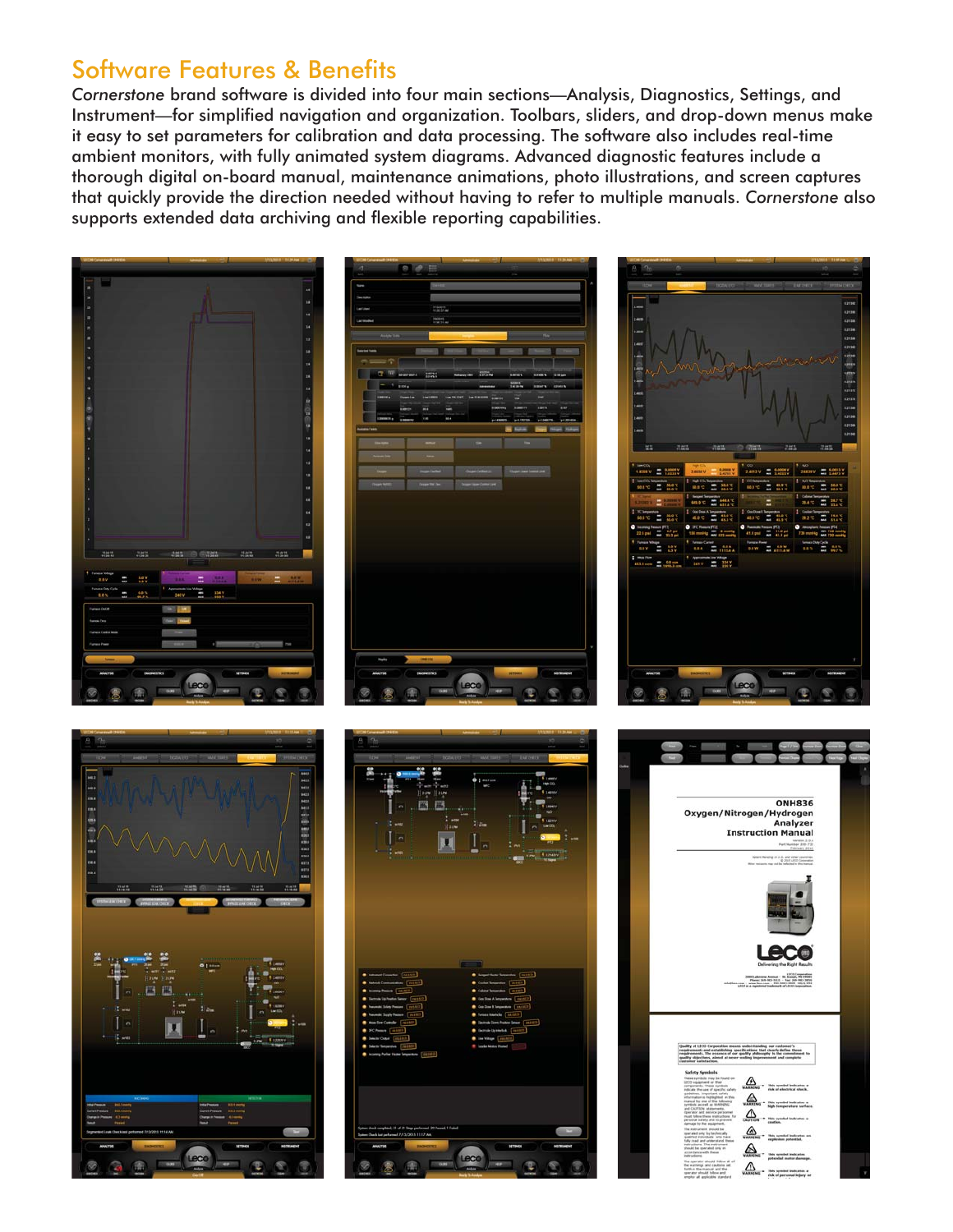### Instrument Highlights and Features





*Shown with touch-screen monitor. Shown with optional autocleaner and stand-alone touch-screen monitor.*

#### **Features and Benefits** -

- Patented detection system for true simultaneous ONH analysis. One sample and one crucible per analysis with no carrier gas changeovers
- $\bm{\cdot}$  LED light ring illuminates the furnace area
- Quick-removal finish scrubber features automatic bypass valve -
- $\bullet$  Patented Dynamic Flow Compensation ensures stable flow to the TC detector with high oxygen scrubbing
- Non-touch interface systems also available



#### **High-Efficiency Cooling System** -

- Reduces or eliminates the need for external cooling -
- Dual DC cooling fans provide consistent cooling regardless of line voltage or frequency
- Novel electrode design increases heat transfer efficiency

#### **Optional Automation** -

- Available autocleaner minimizes the need for manual cleaning between analyses
- Optional 20-sample batch or 100-sample process loaders available
- High-velocity vacuum cleaner design keeps dust and soot to a minimum





#### **Improved Detector Design** -

- Thermostatic construction provides increased protection from ambient temperature fluctuations
- Optimized emitter control and detection circuitry improves the IR cell lifetime and long-term stability, resulting in superior accuracy and precision
- $\bullet$  Oxygen determination with both CO $_2$  and CO detectors for complete gas characterization and expanded range